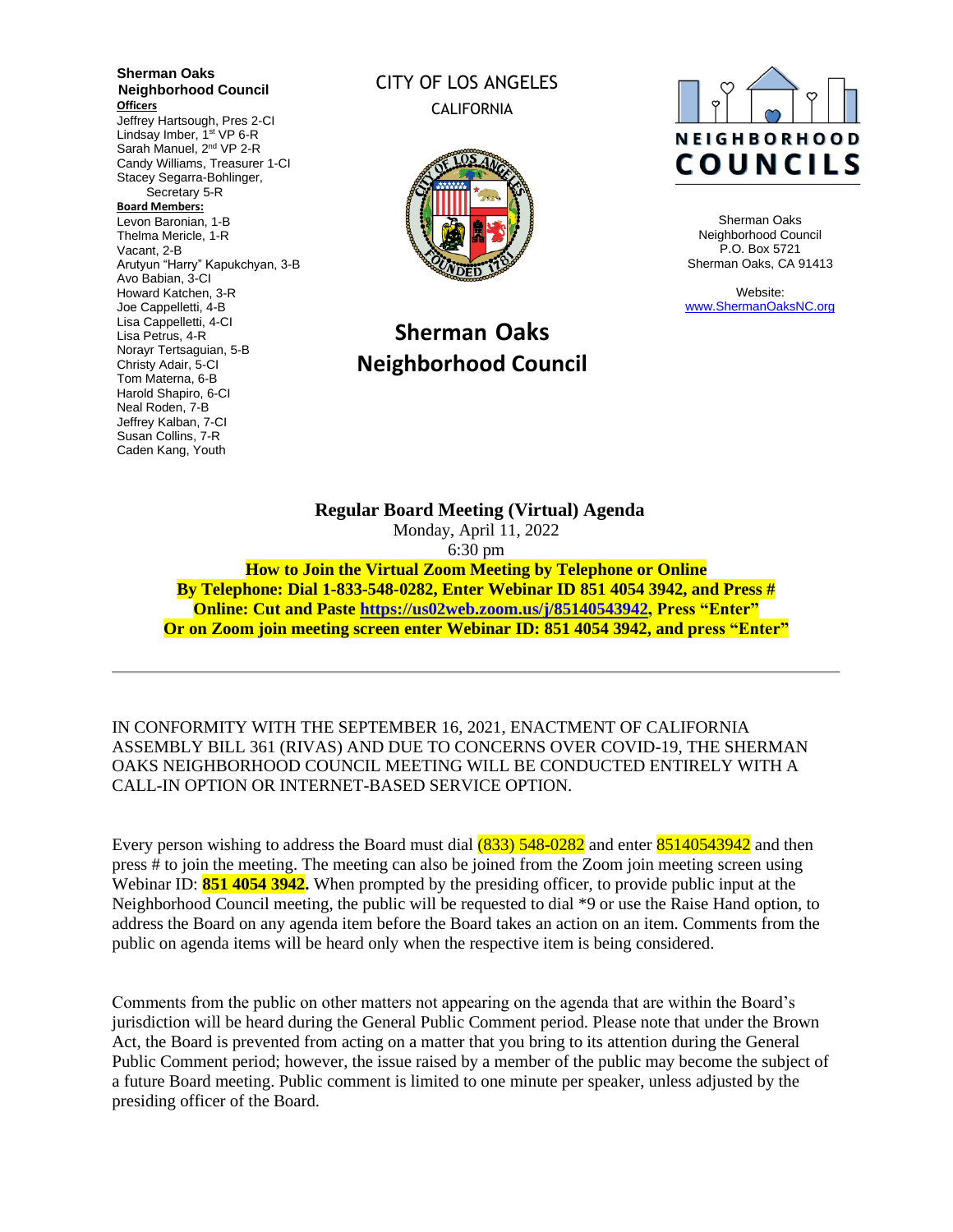#### AB 361 Updates:

Public comment cannot be required to be submitted in advance of the meeting; only real-time public comment is required.

If there are any broadcasting interruptions that prevent the public from observing or hearing the meeting, the meeting must be recessed or adjourned.

If members of the public are unable to provide public comment or be heard due to issues within the Neighborhood Council's control, the meeting must be recessed or adjourned.

Any messaging or virtual background is in the control of the individual board member in their personal capacity and does not reflect any formal position of the Neighborhood Council or the City of Los Angeles.

*The Neighborhood Council system enables meaningful civic participation for all Angelenos and serves as a voice for improving government responsiveness to local communities and their needs. We are an advisory body to the City of Los Angeles, comprised of stakeholder volunteers who are devoted to the mission of improving our communities.*

#### **1. Welcome, Call to Order, and Roll Call**

- a. Welcome and Call to Order by Presiding Officer
- b. Roll Call

#### **2. Administrative Motions – Action Items**

- **a. SONC Board Meeting Minutes, March 14, 2022** A motion to approve the minutes of the March 14, 2022, SONC Board Meeting. [SONC Board Meeting Minutes March 14, 2022](https://www.shermanoaksnc.org/assets/documents/7/meeting6250c31e7bd01.pdf)
- **3. Comments by LAPD SLO's, Public Officials, and Staff**
- **4. Guest Speaker – Laura Friedman, Candidate CA Assembly District 44** Website: <https://www.votelaurafriedman.com/>

(Scheduled to speak at approximately 7:00 pm)

#### **5. President's Report**

a. In-Person SONC meetings

Expiration of Emergency Orders allowing virtual meetings Availability of and ongoing restrictions of meeting facilities

- b. 2022 Elections June Primaries
- c. 2023 SONC Elections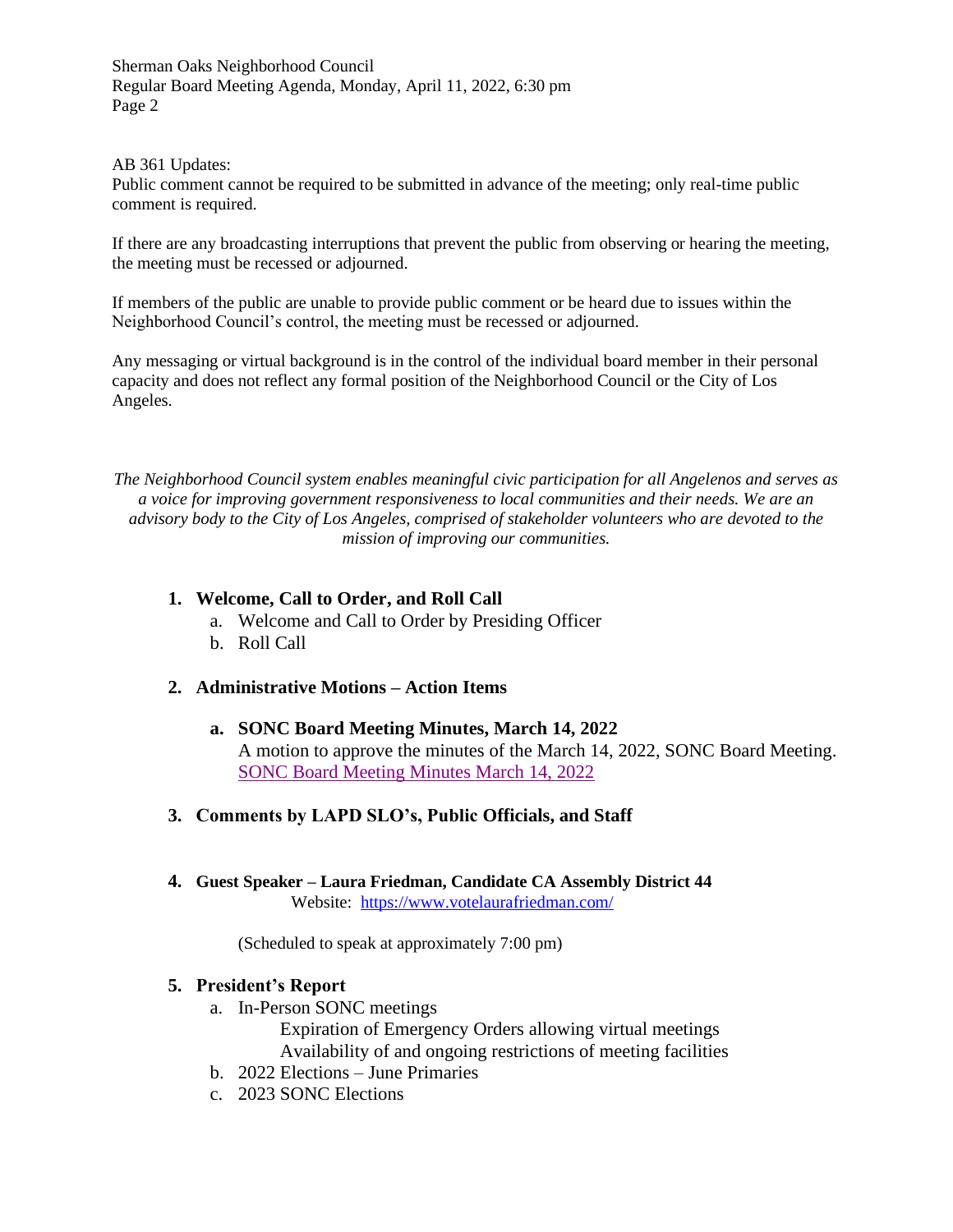- **6. Committee Reports [**2-minute summary, except with motions, 10 minutes or less per motion]
	- a. Education Committee Joe Cappelletti, Chair Next Meeting: April 18, 6:30pm
	- b. Government Affairs Lindsay Imber, Chair Next Meeting: April 26, 7:00pm
		- (1) **[CF 22-0002-S26](https://cityclerk.lacity.org/lacityclerkconnect/index.cfm?fa=ccfi.viewrecord&cfnumber=22-0002-S26) AB 1322 (Rivas) / California Air Resources Board / Sustainable Aviation Fuel / In-State Production Capacity / Supply and Demand / Infrastructure**

**Motion:** The Sherman Oaks Neighborhood Council (SONC) supports [City Council File 22-0002-S26](https://cityclerk.lacity.org/lacityclerkconnect/index.cfm?fa=ccfi.viewrecord&cfnumber=22-0002-S26) and AB 1322's efforts to mitigate aviationrelated air pollution and lead poisoning through deployment of approved sustainable aviation/jet fuel, and we encourage LAWA, the Board of Airport Commissioners, and LA City to offer SWIFT unleaded aviation fuel at all airports, including Van Nuys (VNY), as soon as possible. [CF 22-0002-S26 Resolution](https://www.shermanoaksnc.org/assets/documents/7/meeting6250ad7897ce3.pdf)

*Community Impact Statements (CIS) to be filed and Letters to CD4 and others, as appropriate*.

(1) **[CF 22-0002-S24](https://cityclerk.lacity.org/lacityclerkconnect/index.cfm?fa=ccfi.viewrecord&cfnumber=22-0002-S24) AB 1594 (Ting - Gipson - Ward) / Firearm Manufacturers and Retailers / Non-Compliance Lawsuit / AB 1621 (Gipson) / Ghost Gun Regulations / AB 2571 (Bauer - Kahan) / Firearm Marketing to Minors Restrictions**

**Motion:** The Sherman Oaks Neighborhood Council (SONC) supports [City Council File 22-0002-S24](https://cityclerk.lacity.org/lacityclerkconnect/index.cfm?fa=ccfi.viewrecord&cfnumber=22-0002-S24) in support of AB 1594 which would allow individuals and the California Attorney General to sue firearm manufacturers and retailers for injury/death caused by non-compliance with regulations or unfair business practices, AB 1621 which would restrict unserialized "ghost guns" in California, and AB 2571 which would restrict marketing and advertising of certain weapons such as semi-automatic and higher caliber firearms, to children.

[CF 22-0002-S24](https://www.shermanoaksnc.org/assets/documents/7/meeting6250b0e431a17.pdf) Resolution

*Community Impact Statements (CIS) to be filed and Letters to CD4 and others, as appropriate*.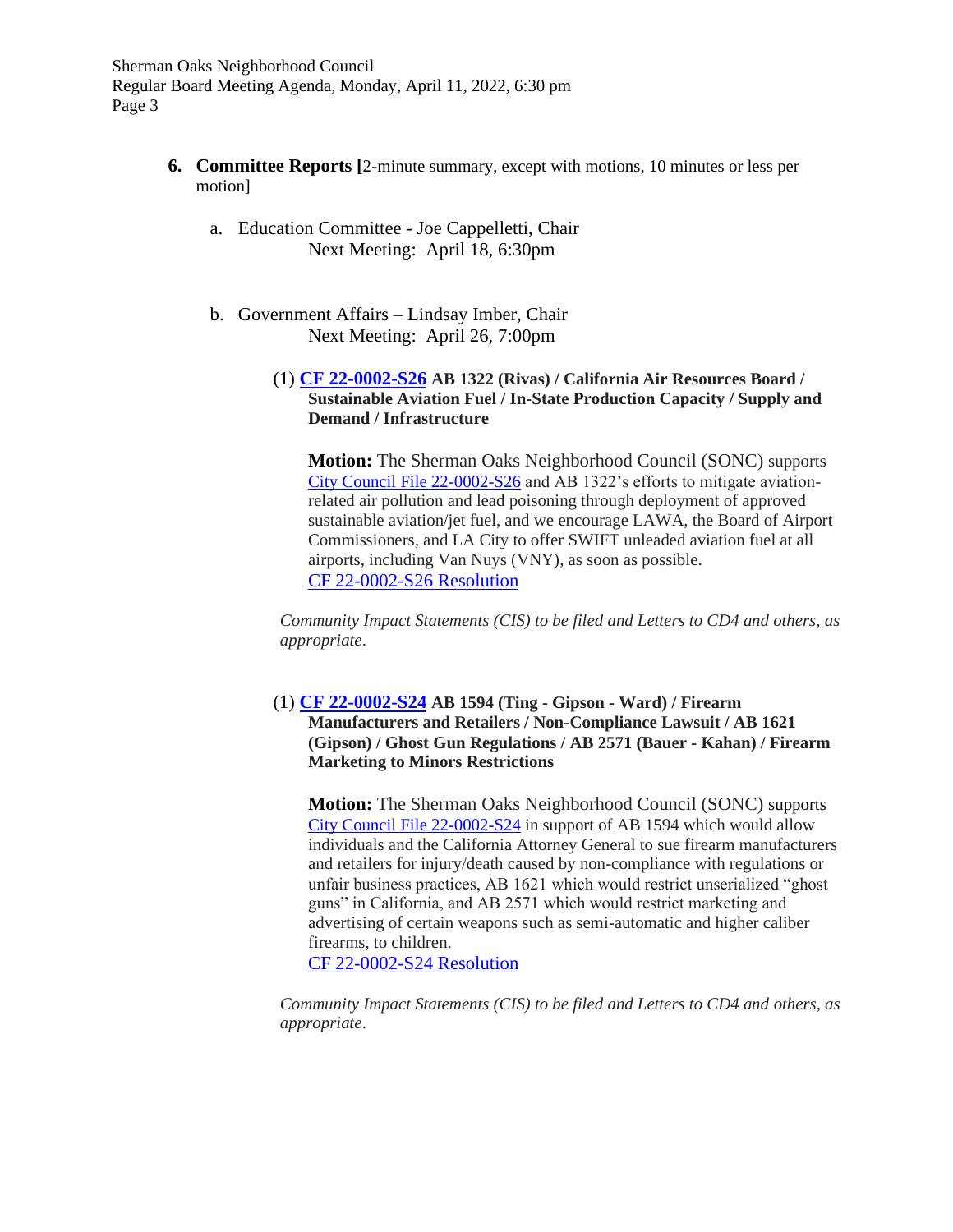> c. Green and Sustainability Committee – Avo Babian, Chair Next Meeting: May 4, 8:00pm

# (1) **[CF 22-0151](https://cityclerk.lacity.org/lacityclerkconnect/index.cfm?fa=ccfi.viewrecord&cfnumber=22-0151) Residential and Commercial Building Construction / Zero-Carbon Emissions / Climate Equity L Series / Building Decarbonization**

**Motion:** The Sherman Oaks Neighborhood Council (SONC) supports the [Council File 22-0151](https://www.shermanoaksnc.org/assets/documents/7/meeting6250a78f2cdc5.pdf) Motion and anxiously anticipates the results of the Climate Equity LA Series workshops and community engagements. Los Angeles City needs to focus on and invest in carbon neutrality and sustainability both in repurposing existing buildings and in new developments. Los Angeles City needs to be Carbon Neutral.

*Community Impact Statements (CIS) to be filed and Letters to CD4 and others, as appropriate*.

# (2) **[CF 21-1463](https://cityclerk.lacity.org/lacityclerkconnect/index.cfm?fa=ccfi.viewrecord&cfnumber=21-1463) Community Assemblies / Climate Emergency Mobilization Office / Building Decarbonization / L.A.s Green New Deal**

**Motion:** The Sherman Oaks Neighborhood Council (SONC) supports the [Council File 21-1463](https://www.shermanoaksnc.org/assets/documents/7/meeting6250aa767b424.pdf) Motion and supports the converting of existing buildings to be Carbon Neutral.

*Community Impact Statements (CIS) to be filed and Letters to CD4 and others, as appropriate*.

d. Outreach Committee - Sarah Manuel, Chair Next Meeting: April 19, 7:00pm

## **Hello Spring Tree Adoption Event** – April 23, 2022

- e. Planning & Land Use Committee Jeff Kalban, Chair Next Meeting: PLUM – April 21, 6:30pm Vision – May 5, 6:30pm
- f. Public Safety Committee Christy Adair, Chair Next Meeting: April 12, 6:00pm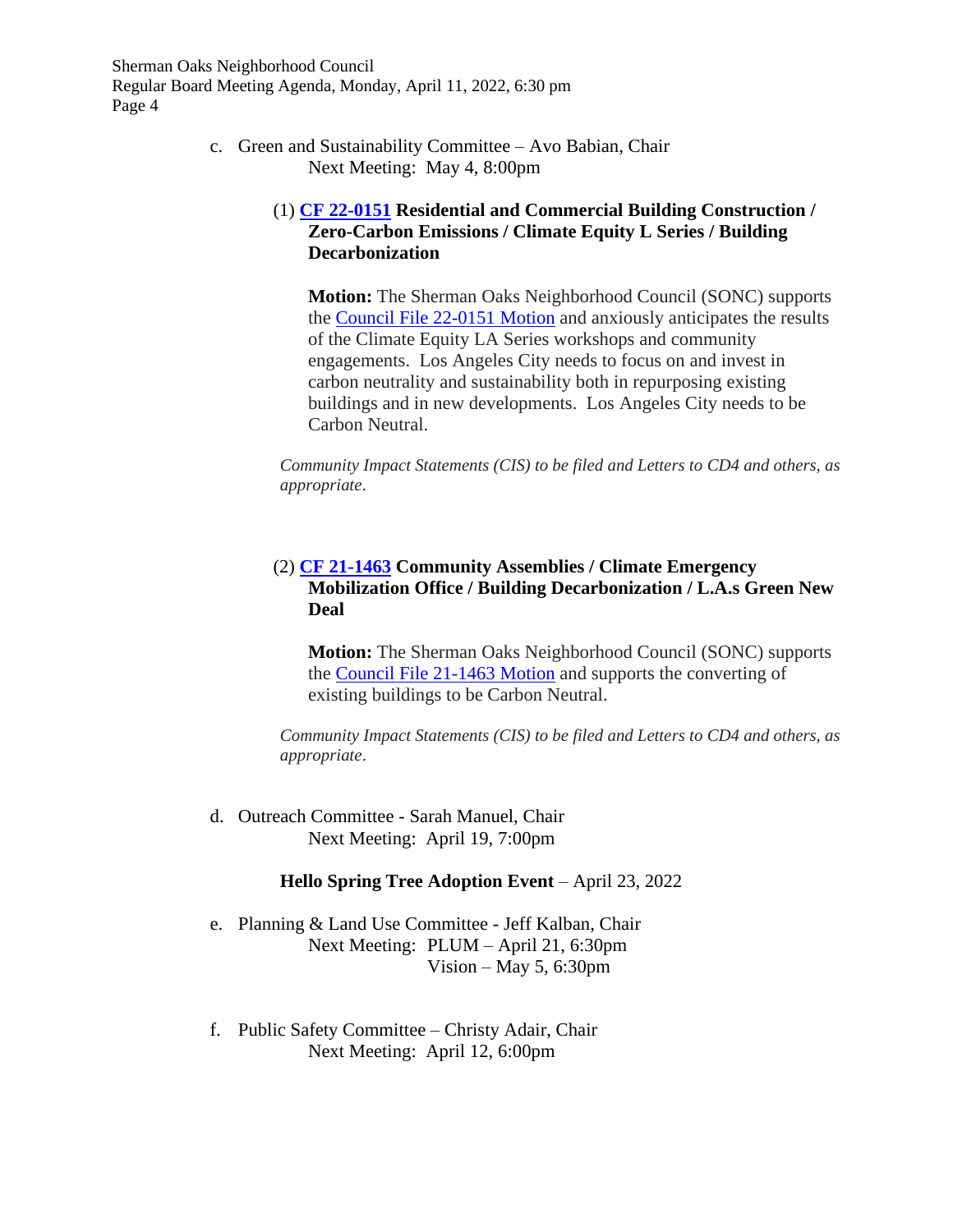- g. Traffic and Transportation Committee Avo Babian, Chair Next Meeting: May 11, 8:00pm
- h. Budget Advocates Howard Katchen, SONC Representative and Budget Advocate.

# **7. Treasurer's Report –** Candy Williams, Treasurer Next Meeting: April 27, 6:30pm

a. Treasurer's Report

## b. **Motions:** Action Item, Vote Required

# (1) **Monthly Expenditure Report (MER)** A motion to approve the Sherman Oaks Neighborhood Council's (SONC) Monthly Expenditure Report (MER) for the period ending February 28, 2022.

[SONC Monthly Expenditure Report](https://www.shermanoaksnc.org/assets/documents/7/meeting6250a1a522cab.pdf) (MER) – February 28, 2022

# (2) **NPG Sherman Oaks Friends of the Library**

A motion to approve a Neighborhood Purposes Grant (NPG) in the amount of \$2,100.00 to the Sherman Oaks Friends of the Library in support of the STEM Markerspace Cart program. [NPG Sherman Oaks Friends of the Library –](https://www.shermanoaksnc.org/assets/documents/7/meeting6250b6eb020b8.pdf) STEM Cart

## (1) **SONC Summer Movie Series**

A motion to approve the expenditure of up to \$4,900.00 for SONC's Summer Movie Series June event at the Van Nuys Sherman Oaks War Memorial Park. The target date for the event is a Saturday in June 2022, approval of this motion allows for the event to be held on June 4, 11, 18, or 25, 2022. The Funds will go towards film rental/licensing fees, projection services, children's activities, such as bubble blowing, face painting and other family friendly activities. Funding will also be used to for SONC branded promotion materials.

## **8. Public Comment**

Comments by the public on non-agenda items within SONC's jurisdiction.

## **9. Announcements by SONC Board members**

## **10. Adjournment**